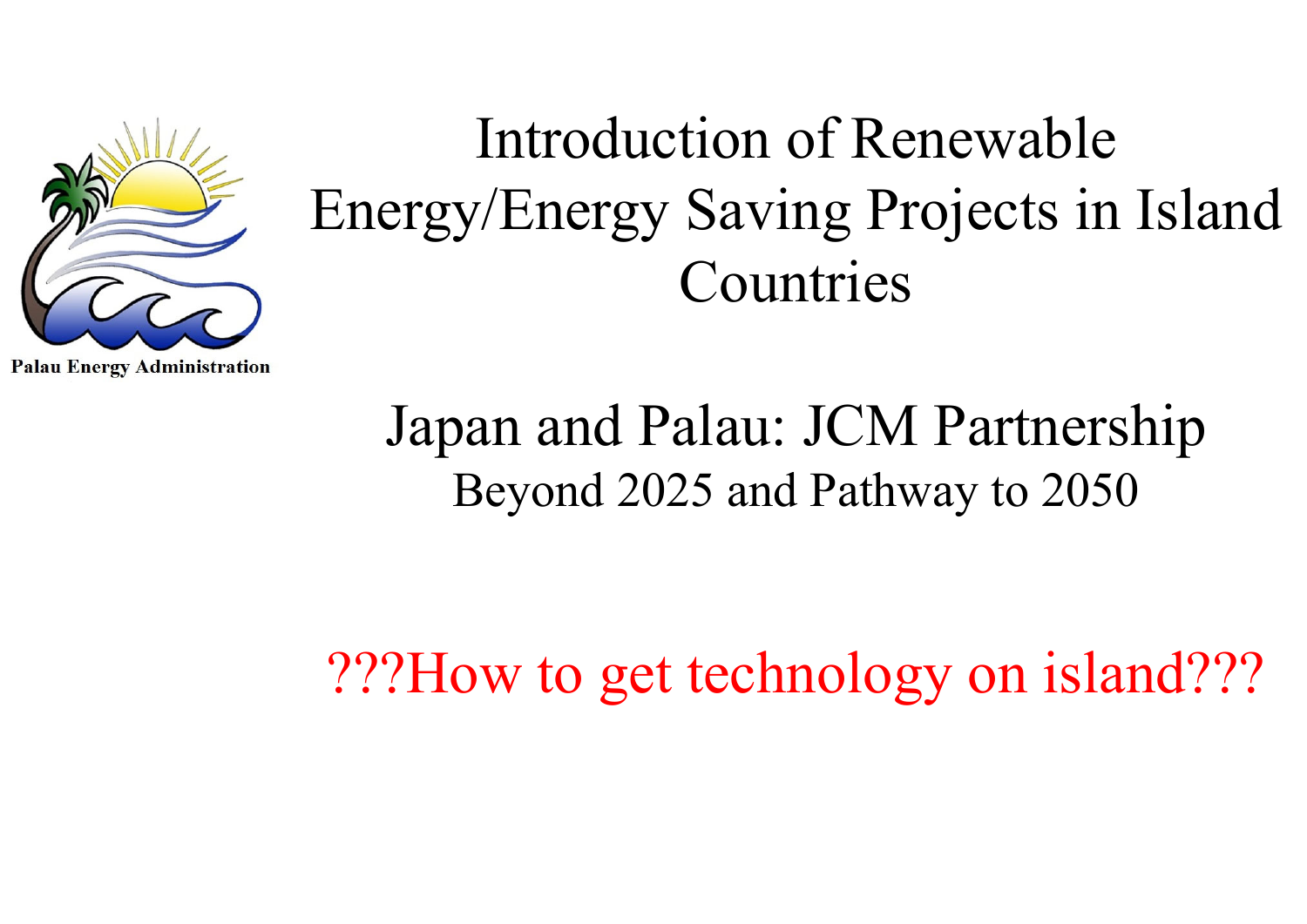

# Palau Energy Administration Mission:

Organize Palau's Energy sector in order to promote energy security and diversity of affordable energy in Palau.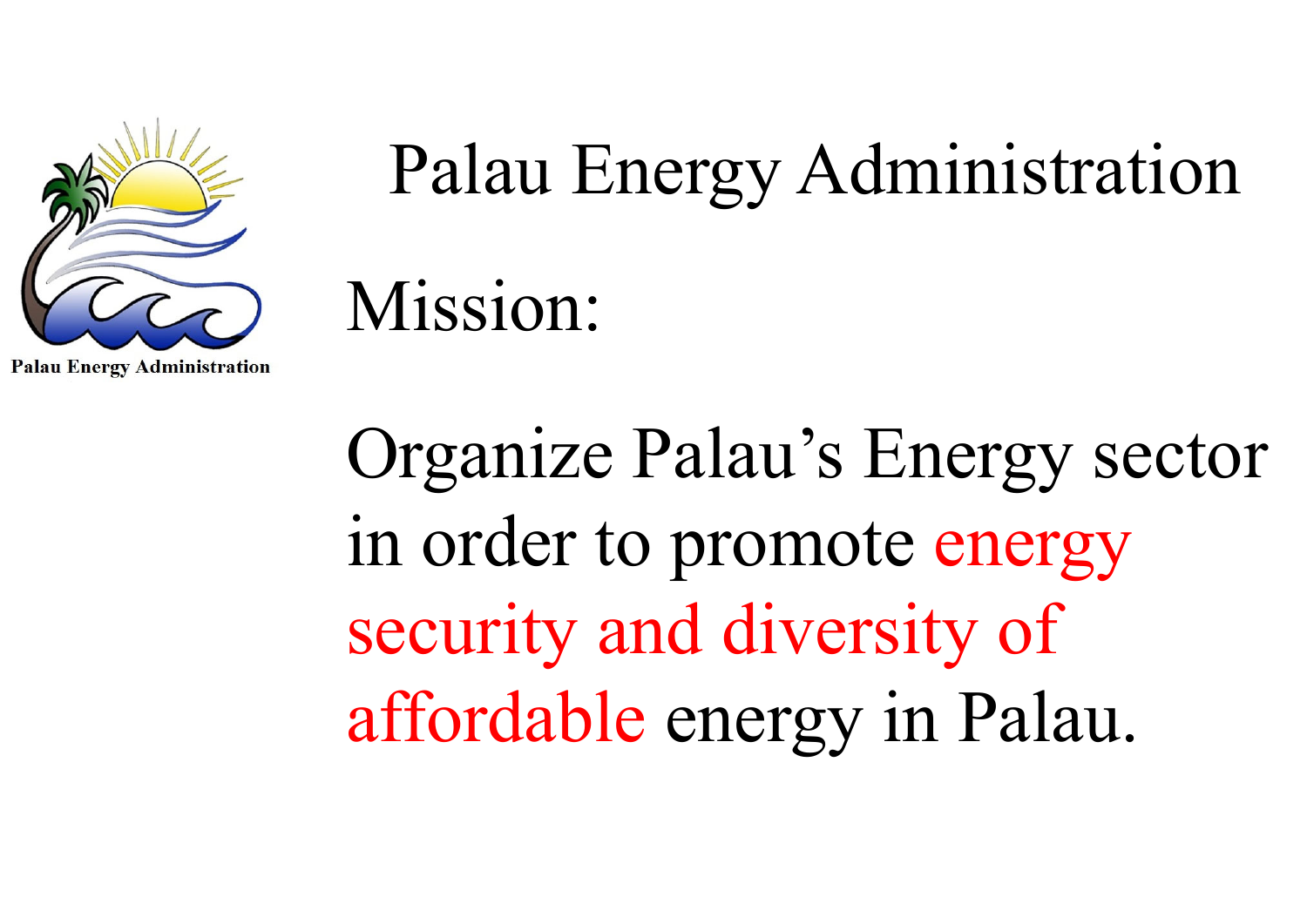

#### Regulations for the energy sector using:

Palau National Energy Policy (NEP) of 2010 will be continuously developed and updated by Energy Administration to advance regional efforts of Pacific Island to become energy-secure and develop sustainable sources of clean and affordable energy.

The NEP and IRENA Road Map is the beginning of, a Comprehensive National Framework to improve energy security by diversifying supply of energy for Palau.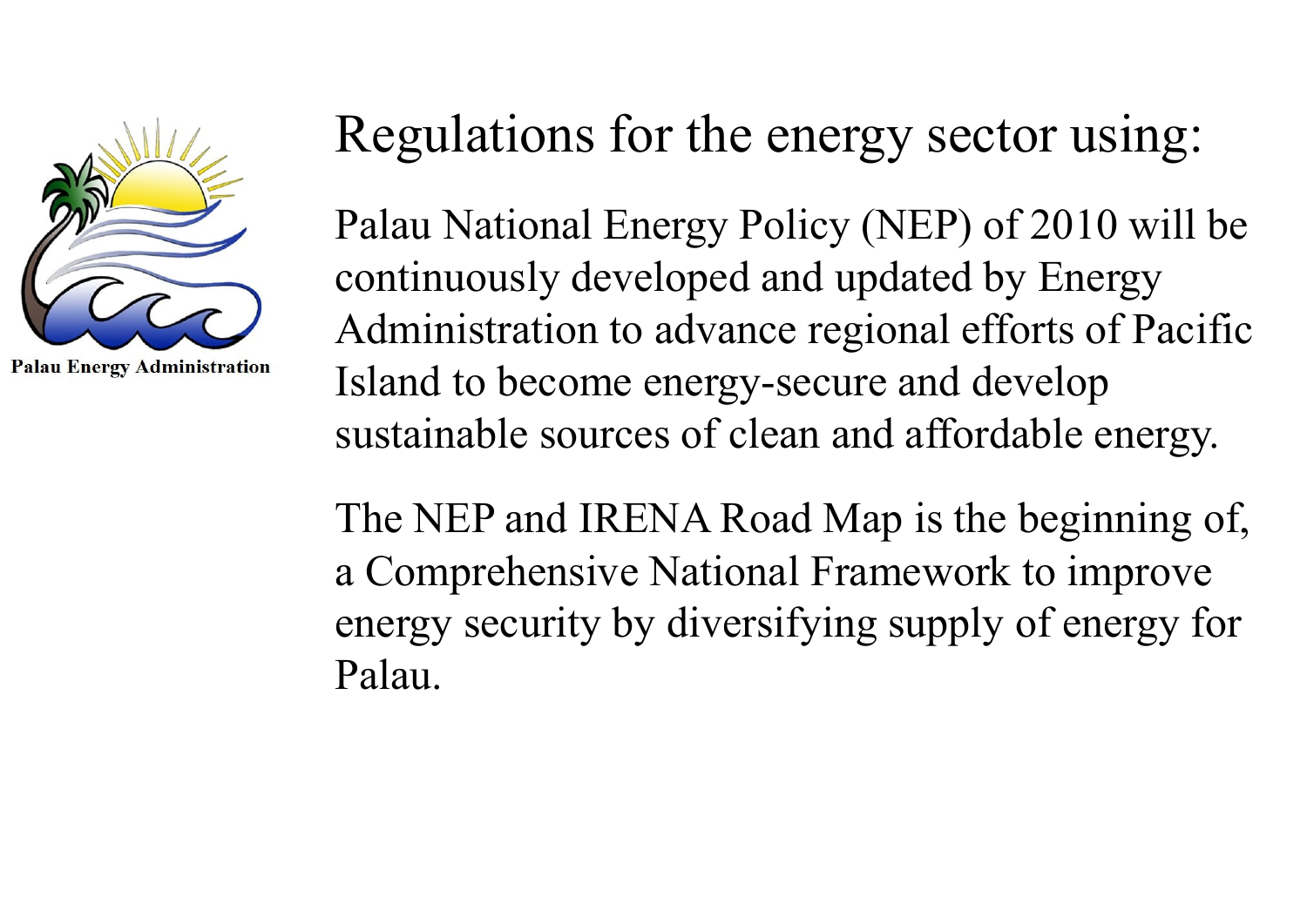

#### Regulations for the energy sector using:

Along with NEP and Road Map, we also need to develop policies and procedures to incorporate the United Nations Framework Convention on Climate Change (UNFCCC).

Review and Implement Framework for Action on Energy Security in the Pacific 2021-2030 (FAESP) and the Pacific Islands Framework for Action on Climate Change (PIFACC).

All relevant information will be added to NEP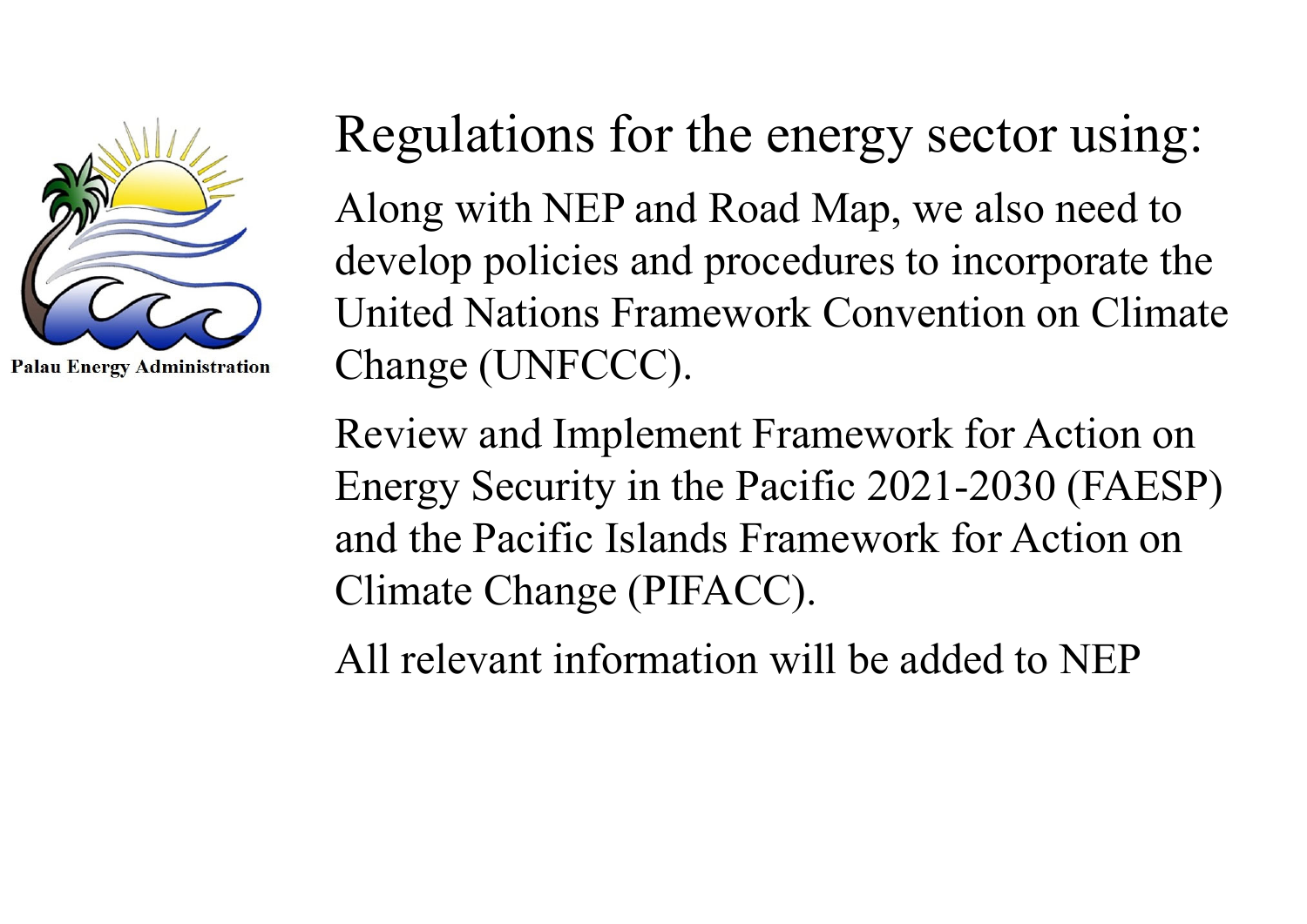

**Palau Energy Administration** 

#### Current Renewable status in Palau

- 1. Up to 3.2 MW of rooftop systems (NDBP and JCM program) under the net metering process.
- 2. JCM projects: 4 existing projects with 9 Rooftop Solar with (1400kW / 1.4MW )
- 3. A future JCM project of 1 MW of solar by end of the year 2021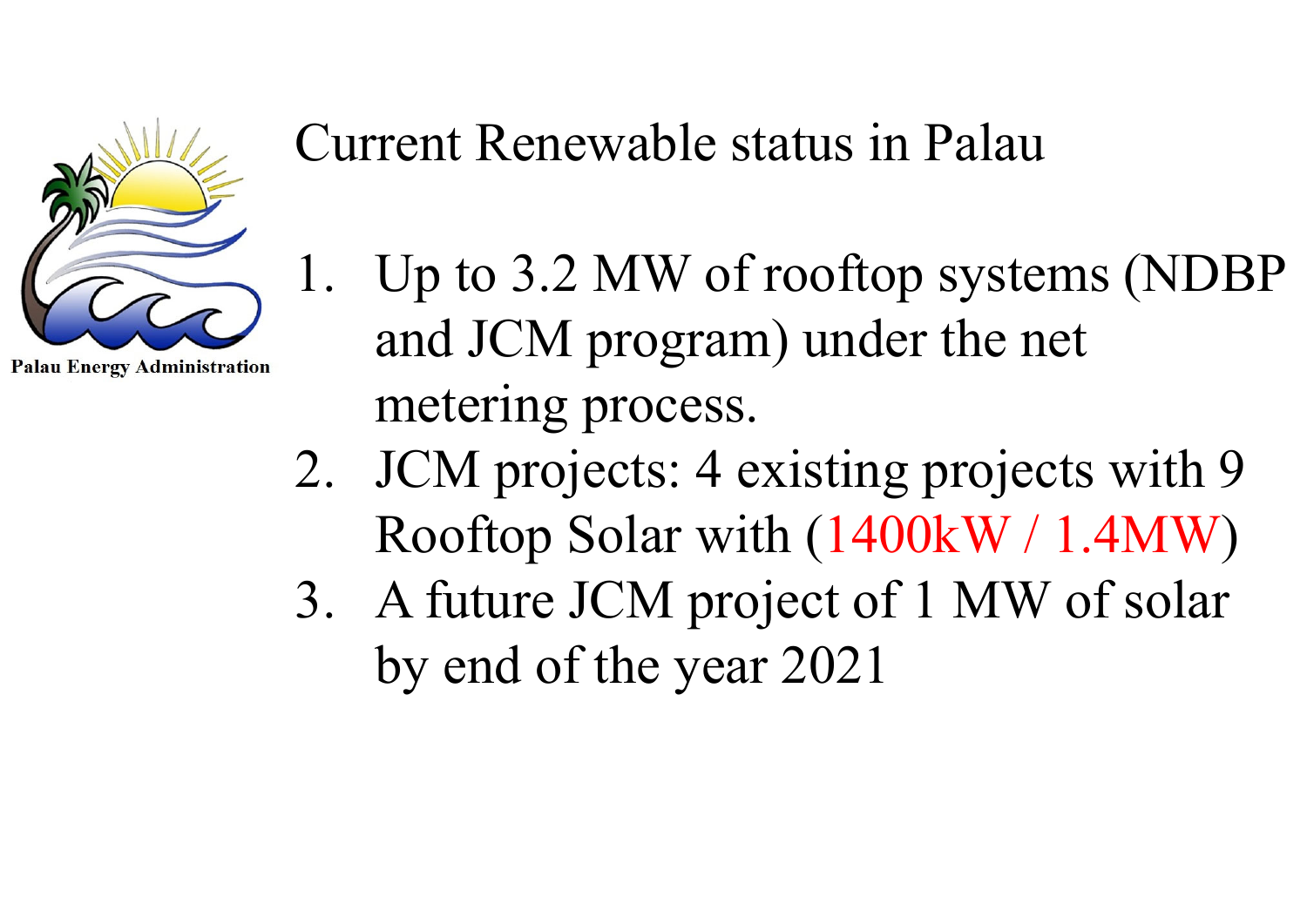

**Palau Energy Administration** 

Business projects:

- 1. PIDC (Store) 101.4kW (2016)
- 2. WCTC (Ben Franklin) 96kW (2012)
- 3. WCTC (Ace Hardware) 220kW (2014)
- 4. WCTC (Warehouse) 263.64kW (2016)
- 5. WCTC (Desekel) 80kW (2016)
- 6. WCTC (Store) 351.48kW (2020)
- 7. West Plaza (Hotel) 75.98kW (2020)
- 8. Surangel (Store) 150kW (2014)

\*"1, 4 & 5", "3 & 8", "6 & 7" were each bundled in one JCM project.

Future: Surangel 1 MW (2021)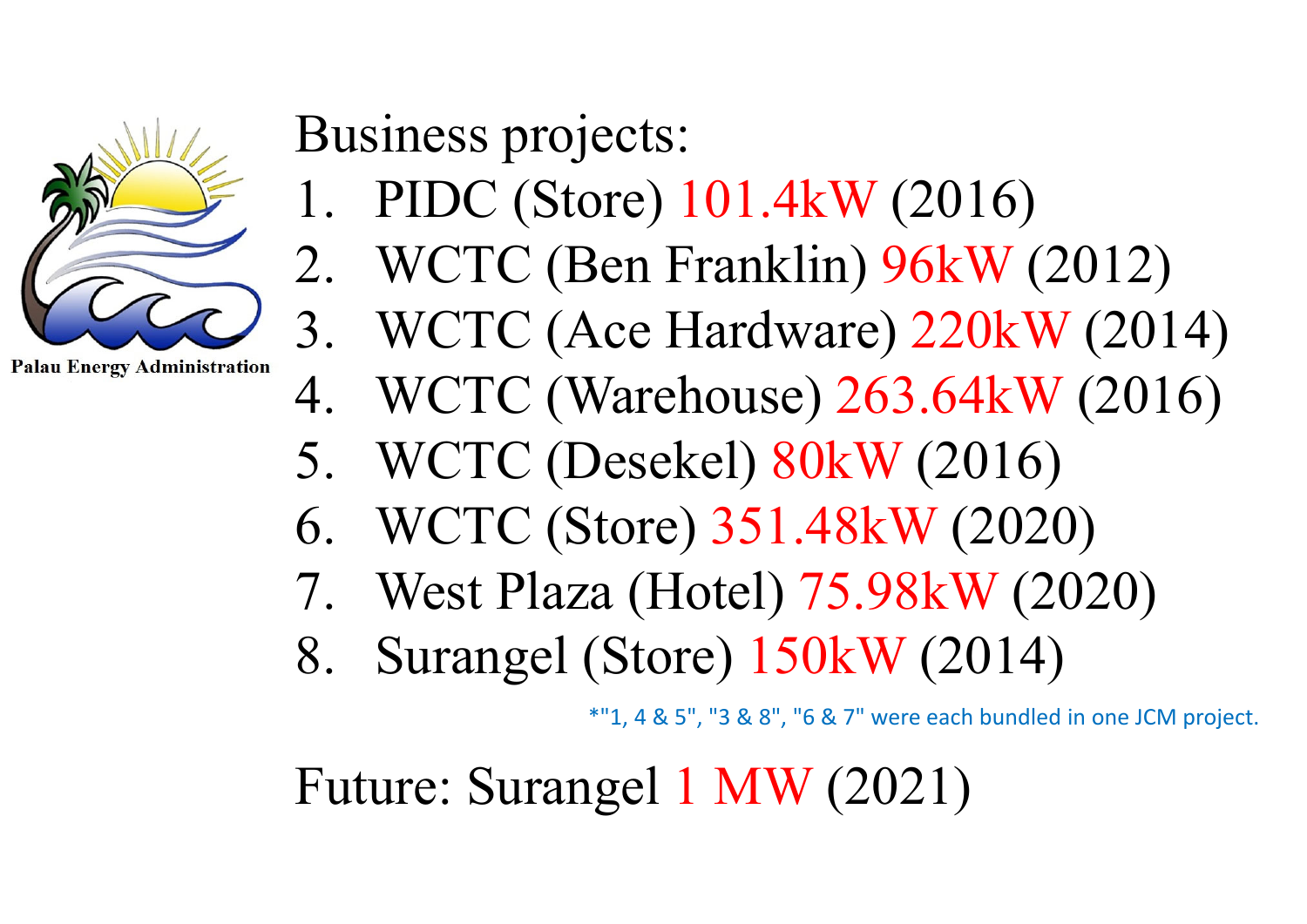

**Palau Energy Administration** 

### School projects:

- 1. Emmaus HS 25kW (2016)
- 2. MHS 23.85kW (2017)
- 3. PMA HS 103.3kW (2016)
- 4. SDA (Gym) 51.6kW (2016)

\*3 & 4 were bundled in one JCM project.

Net Metering issue of getting credit for the premise.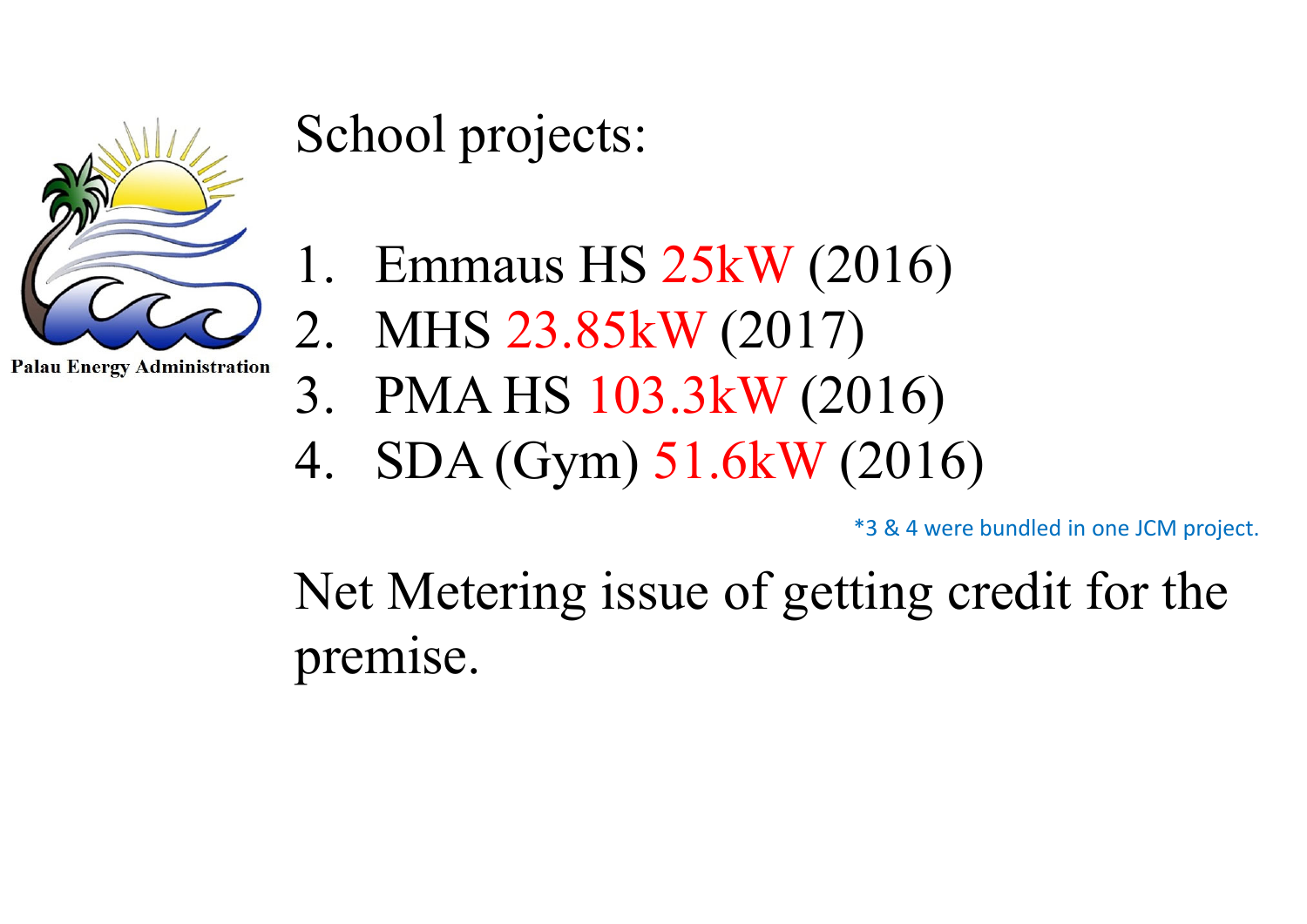

**Palau Energy Administration** 

## Possible Future RE technology

- 1. Green Hydrogen
- 2. Wind
- 3. Hydrogen Fuel Cell Transportation
- 4. Current/Wave technology
- 5. OTEC and by products